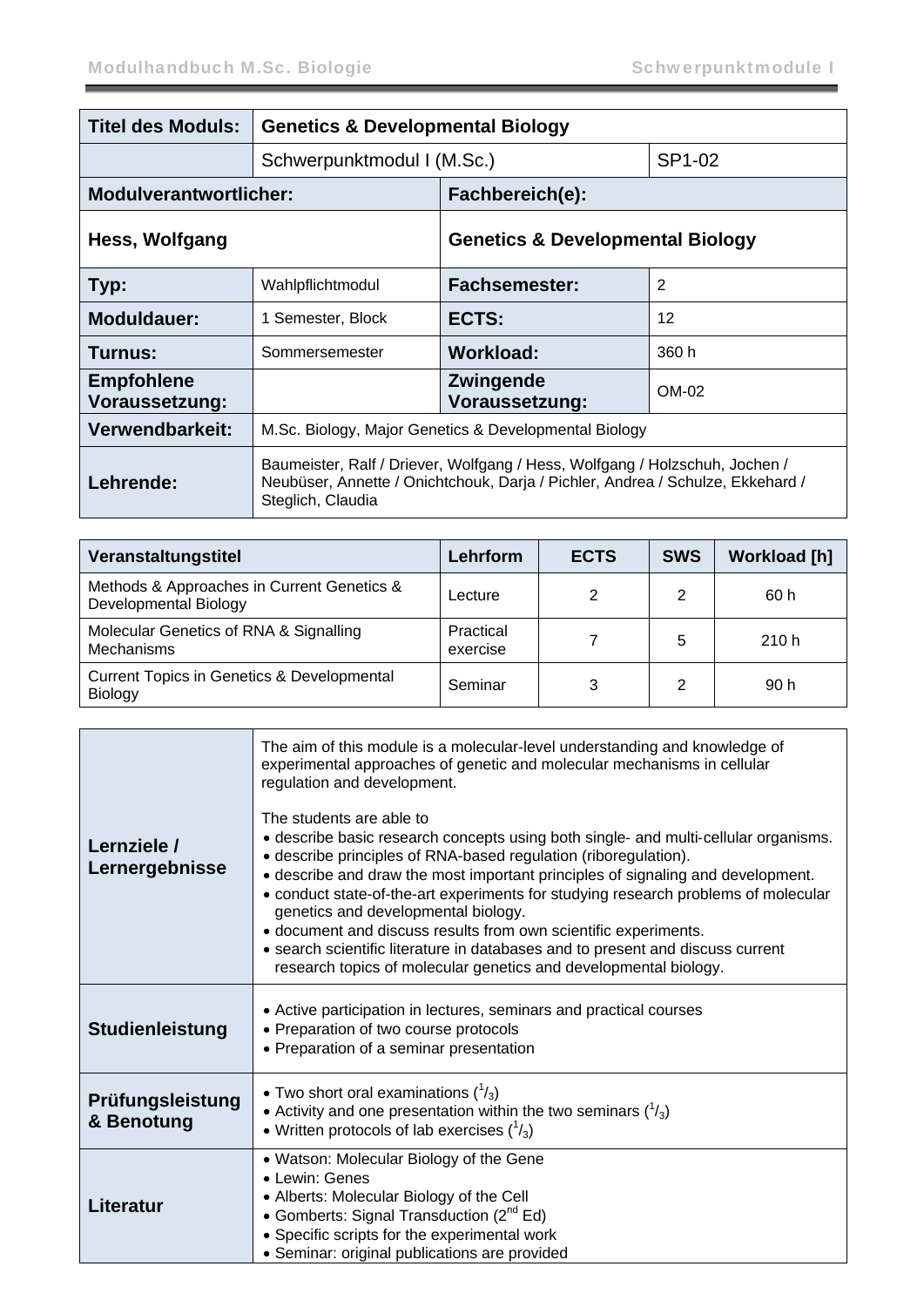| Veranstaltungstitel: | Methods & Approaches in Current Genetics & Developmental<br><b>Biology</b> |        |
|----------------------|----------------------------------------------------------------------------|--------|
| Lehrform:            | Lecture                                                                    |        |
| Modul:               | Schwerpunktmodulmodul I "Genetics &<br>Developmental Biology               | SP1-02 |
| Verwendbarkeit:      | Schwerpunktmodulmodul I "Genetics & Developmental Biology                  |        |

| Lehrsprache:             | english               | Teilnehmerzahl: | 16 |
|--------------------------|-----------------------|-----------------|----|
| Moduldauer:              | 1 Semester, Block     | Fachsemester:   |    |
| Angebots-<br>häufigkeit: | Nur im Sommersemester |                 |    |

| SWS/LVS | Präsenzstudium | Selbststudium | <b>Workload Summe</b> |
|---------|----------------|---------------|-----------------------|
|         | 30 h           | 30 h          | 60 h                  |

| <b>Inhalte</b>                    | The lecture series covers general concepts of cellular and organismal control<br>mechanisms in developmental genetics and the control of gene expression in<br>pro- and eukaryotes at an advanced level including:<br>• The eukaryotic gene; Introns and spliceosomes<br>• Non-spliceosomal introns and promiscuous introns<br>• Catalytic RNA<br>• Riboswitches<br>• RNA Editing<br>. Non-coding RNAs in Pro- and Eukaryotes<br>• RNA-Interference and micro-RNAs<br>• Cell cycle control<br>• Cell differentiation in prokaryotes including spore formation, heterocyst<br>differentiation and fruiting body development<br>• Quorum sensing mechanisms in microbial populations<br>• Fundamental mechanisms of development in eukaryotes<br>• Epigenetics & the chromatin code<br>• Sex determination and X-chromosome inactivation<br>• Gene therapy<br>• Signalling mechanisms: signal generation & modulation, receptors, signal<br>transduction, kinase cascades, nuclear readouts, signal integration, gradients,<br>quantitative aspects of signaling<br>• Essential signaling cascades in higher eukaryotes: WNT, TGFbeta, FGF, Shh,<br>Retinoic Acid, Delta/Notch - mechanisms and molecules<br>• Signaling mechanisms in early vertebrate development<br>• Cytoskeleton and cell behavior in morphogenesis<br>• Methodological innovations: markers and reporter gene assay systems,<br>fluorescence assays in situ |
|-----------------------------------|---------------------------------------------------------------------------------------------------------------------------------------------------------------------------------------------------------------------------------------------------------------------------------------------------------------------------------------------------------------------------------------------------------------------------------------------------------------------------------------------------------------------------------------------------------------------------------------------------------------------------------------------------------------------------------------------------------------------------------------------------------------------------------------------------------------------------------------------------------------------------------------------------------------------------------------------------------------------------------------------------------------------------------------------------------------------------------------------------------------------------------------------------------------------------------------------------------------------------------------------------------------------------------------------------------------------------------------------------------------------------------------------------------------------------------|
| Lehrmethoden und<br><b>Medien</b> | Lectures<br>Media: PowerPoint-Presentations, handouts, training sheets; blackboard;<br>Materials are provided on ILIAS platform, diverse web-based resources and<br>databases                                                                                                                                                                                                                                                                                                                                                                                                                                                                                                                                                                                                                                                                                                                                                                                                                                                                                                                                                                                                                                                                                                                                                                                                                                                   |

| Lernziele /<br>Lernergebnisse  | The students are able to<br>• apply the acquired knowledge on current research problems in the field of<br>molecular genetics.<br>• describe and draw the most important principles of signaling and development. |
|--------------------------------|-------------------------------------------------------------------------------------------------------------------------------------------------------------------------------------------------------------------|
| <b>Studienleistung</b>         | Active participation in lectures                                                                                                                                                                                  |
| Prüfungsleistung<br>& Benotung | Two short oral examinations make together $\frac{1}{3}$ of the module grade                                                                                                                                       |
| Literatur                      | • Watson: Molecular Biology of the Gene<br>• Lewin: Genes<br>• Alberts: Molecular Biology of the Cell<br>• Gomberts: Signal Transduction (2 <sup>nd</sup> Ed)                                                     |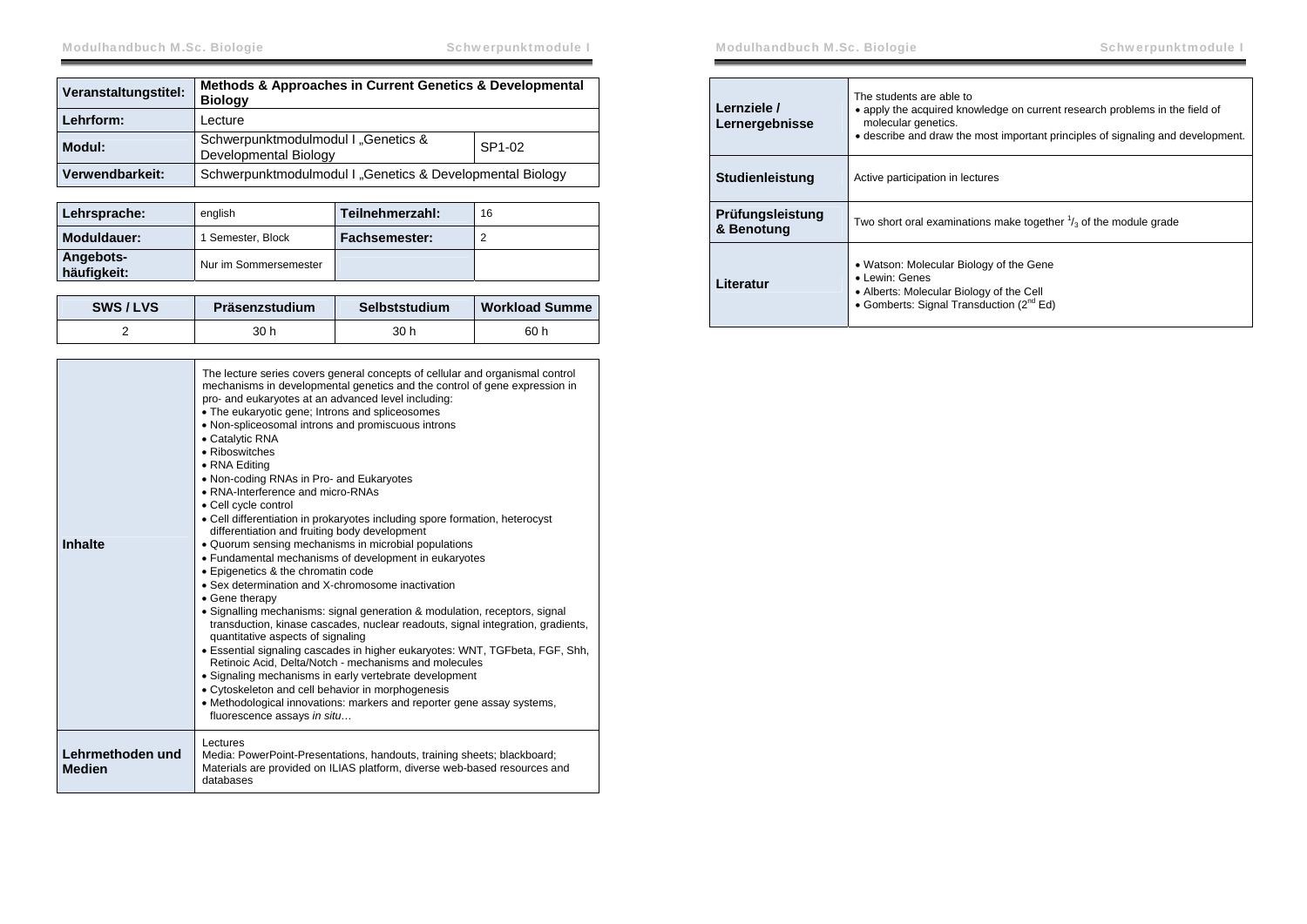| Veranstaltungstitel: | <b>Molecular Genetics of RNA &amp; Signalling Mechanisms</b> |                    |
|----------------------|--------------------------------------------------------------|--------------------|
| Lehrform:            | <b>Practical exercise</b>                                    |                    |
| Modul:               | Schwerpunktmodulmodul I "Genetics &<br>Developmental Biology | SP <sub>1-02</sub> |
| Verwendbarkeit:      | Schwerpunktmodulmodul I "Genetics & Developmental Biology    |                    |

| Lehrsprache:             | deutsch / english     | Teilnehmerzahl: | 16 |
|--------------------------|-----------------------|-----------------|----|
| Moduldauer:              | 1 Semester, Block     | Fachsemester:   |    |
| Angebots-<br>häufigkeit: | Nur im Sommersemester |                 |    |

| SWS/LVS | Präsenzstudium | Selbststudium | <b>Workload Summe</b> |
|---------|----------------|---------------|-----------------------|
|         | 75 h           | 135 h         | 210 h                 |

| Inhalte                       | The exercises will enable the participants to design and perform complex<br>experiments with a focus on molecular genetic methods to analyze RNA and<br>how to approach the analysis of signaling mechanisms.<br>They will learn a wide array of up-to-date technologies including:<br>• Isolation and manipulation of cellular RNA for molecular analysis<br>• molecular biology<br>• the application of reporter gene assays<br>• signaling pathway manipulations<br>• life cell imaging & analysis<br>• in situ approaches<br>· gain-of-function overexpression studies<br>· embryo microinjections |
|-------------------------------|--------------------------------------------------------------------------------------------------------------------------------------------------------------------------------------------------------------------------------------------------------------------------------------------------------------------------------------------------------------------------------------------------------------------------------------------------------------------------------------------------------------------------------------------------------------------------------------------------------|
| Lehrmethoden                  | The students will experimentally work in the laboratory on a current scientific<br>objective in various topics of molecular genetics and developmental biology:<br>• RNA-based regulation of gene expression<br>• Approaches to transcriptomic analysis<br>• Signaling in pro- and eukaryotic organisms                                                                                                                                                                                                                                                                                                |
| Lernziele /<br>Lernergebnisse | The students are able to<br>• identify and describe state of the art research objectives in molecular genetics<br>and developmental biology<br>· plan, design, perform and document experiments on a current research topic<br>in the field of molecular genetics and developmental biology<br>• present, evaluate and discuss results from own experimental studies and<br>integrate them into the state of the art of the research field                                                                                                                                                             |

| <b>Studienleistung</b>         | • Active participation in experimental courses<br>• Preparation of two course protocols                                                                                                                                                                                                              |
|--------------------------------|------------------------------------------------------------------------------------------------------------------------------------------------------------------------------------------------------------------------------------------------------------------------------------------------------|
| Prüfungsleistung<br>& Benotung | Written scientific protocols of experimental work together make $\frac{1}{3}$ of the module<br>grade                                                                                                                                                                                                 |
| Literatur                      | • Specific scripts for the experimental work<br>• Watson: Molecular Biology of the Gene<br>• Lewin: Genes<br>• Alberts: Molecular Biology of the Cell<br>• Gomberts: Signal Transduction (2 <sup>nd</sup> Ed)<br>• Selected literature of the individual research topic (original articles, reviews) |